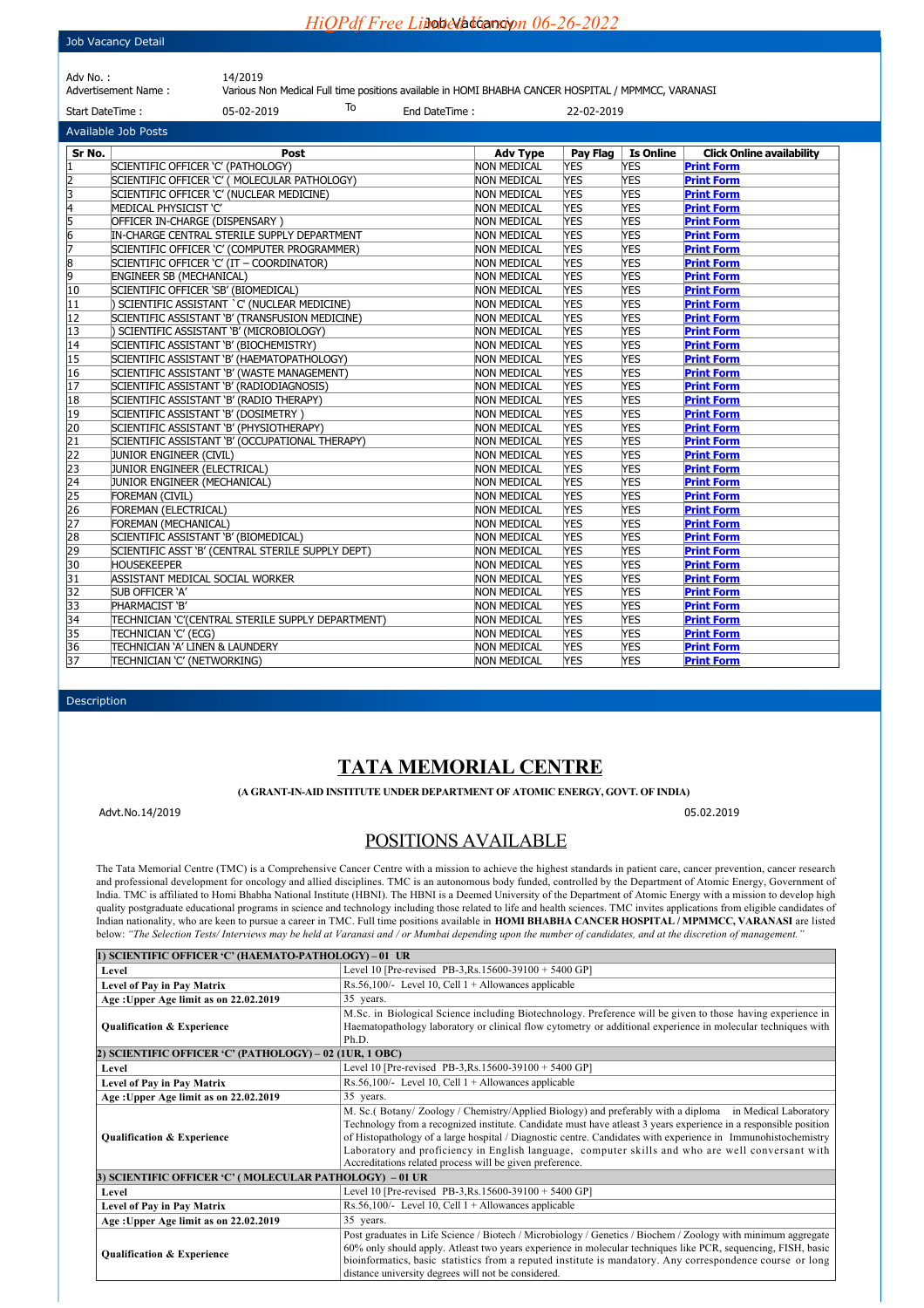| HiOPdf Free Limited Version 06.<br>26<br>วกวว                                |                                                                                                                                                                                                                                                                                                                                                                                                                                                                                                                                                                            |  |  |
|------------------------------------------------------------------------------|----------------------------------------------------------------------------------------------------------------------------------------------------------------------------------------------------------------------------------------------------------------------------------------------------------------------------------------------------------------------------------------------------------------------------------------------------------------------------------------------------------------------------------------------------------------------------|--|--|
| 4) SCIENTIFIC OFFICER 'C' (NUCLEAR  MÉĎICÍNE) – 02 (01 UR, 1 OBC)            |                                                                                                                                                                                                                                                                                                                                                                                                                                                                                                                                                                            |  |  |
| Level                                                                        | Level 10 [Pre-revised PB-3, Rs. 15600-39100 + 5400 GP]                                                                                                                                                                                                                                                                                                                                                                                                                                                                                                                     |  |  |
| Level of Pay in Pay Matrix                                                   | Rs.56,100/- Level 10, Cell $1 +$ Allowances applicable                                                                                                                                                                                                                                                                                                                                                                                                                                                                                                                     |  |  |
| Age: Upper Age limit as on 22.02.2019                                        | 35 years.                                                                                                                                                                                                                                                                                                                                                                                                                                                                                                                                                                  |  |  |
| <b>Qualification &amp; Experience</b>                                        | M.Sc. with PGDFIT or DMRIT of Homi Bhabha National Institute or M.Sc. Nuclear Medicine Technology.<br>Minimum one year experience after completion of PG Diploma or M.Sc. Nuclear Medicine. Must have adequate<br>experience in hybrid imaging SPECT/CT, PET/CT including contrast enhanced CT. Candidates with B.Sc. with<br>PGDFIT or DMRIT with minimum 3 years' experience in hybrid imaging SPECT / CT, PET / CT including<br>contrast enhanced CT can also apply and may be considered for a lower grade. The candidate must have passed<br>RSO examination of BARC. |  |  |
| 5) MEDICAL PHYSICIST 'C' – 04 (10BC, 2 SC, 1 ST)                             |                                                                                                                                                                                                                                                                                                                                                                                                                                                                                                                                                                            |  |  |
| Level                                                                        | Level 10 [ Pre-revised PB-3, Rs. 15600 - 39100 + 5400 GP]                                                                                                                                                                                                                                                                                                                                                                                                                                                                                                                  |  |  |
| Level of Pay in Pay Matrix                                                   | Rs.56100/- Level 10, Cell $1 +$ Allowances applicable                                                                                                                                                                                                                                                                                                                                                                                                                                                                                                                      |  |  |
| Age: Upper Age limit as on 22.02.2019                                        | 35 years                                                                                                                                                                                                                                                                                                                                                                                                                                                                                                                                                                   |  |  |
| <b>Qualification &amp; Experience</b>                                        | M.Sc. (Physics) and Diploma in Radiological Physics or equivalent AERB approved qualifications. Experience<br>with advanced computerized treatment planning systems and other state of the art technology will be essential.                                                                                                                                                                                                                                                                                                                                               |  |  |
| 6) OFFICER IN-CHARGE (DISPENSARY ) – 01 UR                                   |                                                                                                                                                                                                                                                                                                                                                                                                                                                                                                                                                                            |  |  |
| Level                                                                        | Level 10 [ Pre-revised PB-3, Rs.15600-39100 + 5400 GP]                                                                                                                                                                                                                                                                                                                                                                                                                                                                                                                     |  |  |
| Level of Pay in Pay Matrix                                                   | Rs.56,100/- Level 10, Cell 1                                                                                                                                                                                                                                                                                                                                                                                                                                                                                                                                               |  |  |
| Age: Upper Age limit as on 22.02.2019                                        | 40 yrs.                                                                                                                                                                                                                                                                                                                                                                                                                                                                                                                                                                    |  |  |
|                                                                              | Bachelor's degree in Pharmacy from a recognized university and Full time course in Material Management /<br>Business Administration from reputed institute and registration with State Pharmacy Council. Candidate should<br>have minimum 5 years experience post MBA in a functioning dispensary of a minimum 300 bedded hospital OR<br>10 years in a minimum 100 bedded hospital.                                                                                                                                                                                        |  |  |
|                                                                              | Out of required experience minimum 2 years must be in senior position.                                                                                                                                                                                                                                                                                                                                                                                                                                                                                                     |  |  |
| <b>Qualification &amp; Experience</b>                                        | OR.<br>MBBS / BDS / BAMS /BHMS from a recognized university and Full time MBA in Material Management /                                                                                                                                                                                                                                                                                                                                                                                                                                                                     |  |  |
|                                                                              | Hospital Administration with minimum 3 years experience post MBA. Experience in Material Management<br>preferable.                                                                                                                                                                                                                                                                                                                                                                                                                                                         |  |  |
|                                                                              | The incumbent must have adequate knowledge of computerized operations, inventory management, well<br>versed in FDA rules and procedures as per Drugs and Cosmetics Act. Candidate should be able to lead a team of<br>Pharmacists for functions of Purchase, Stores, Sales & Administration in a dispensary.                                                                                                                                                                                                                                                               |  |  |
| 7) IN-CHARGE (CENTRAL STERILE SUPPLY DEPARTMENT (C.S.S.D.)– 02 (1 UR, 1 OBC) |                                                                                                                                                                                                                                                                                                                                                                                                                                                                                                                                                                            |  |  |
| Level                                                                        | Level 10 [Pre-revised PB-3, Rs. 15600-39100 + 5400 GP]                                                                                                                                                                                                                                                                                                                                                                                                                                                                                                                     |  |  |
| Level of Pay in Pay Matrix                                                   | Rs.56,100/- Level 10, Cell $1 +$ Allowances applicable                                                                                                                                                                                                                                                                                                                                                                                                                                                                                                                     |  |  |
| Age: Upper Age limit as on 22.02.2019                                        | 40 years                                                                                                                                                                                                                                                                                                                                                                                                                                                                                                                                                                   |  |  |
| <b>Qualification &amp; Experience</b>                                        | M.Sc.in Chemistry /Physics / Zoology / Microbiology / Biotechnology with 50% marks and Post Graduate<br>Diploma /Degree in Hospital Management preferable. Minimum 10 years experience in C.S.S.D. of a 150+<br>bedded reputed hospital OR minimum 10 years experience in a 300+ bedded hospital. Out of the total required<br>experience minimum 5 years must be in Senior position.                                                                                                                                                                                      |  |  |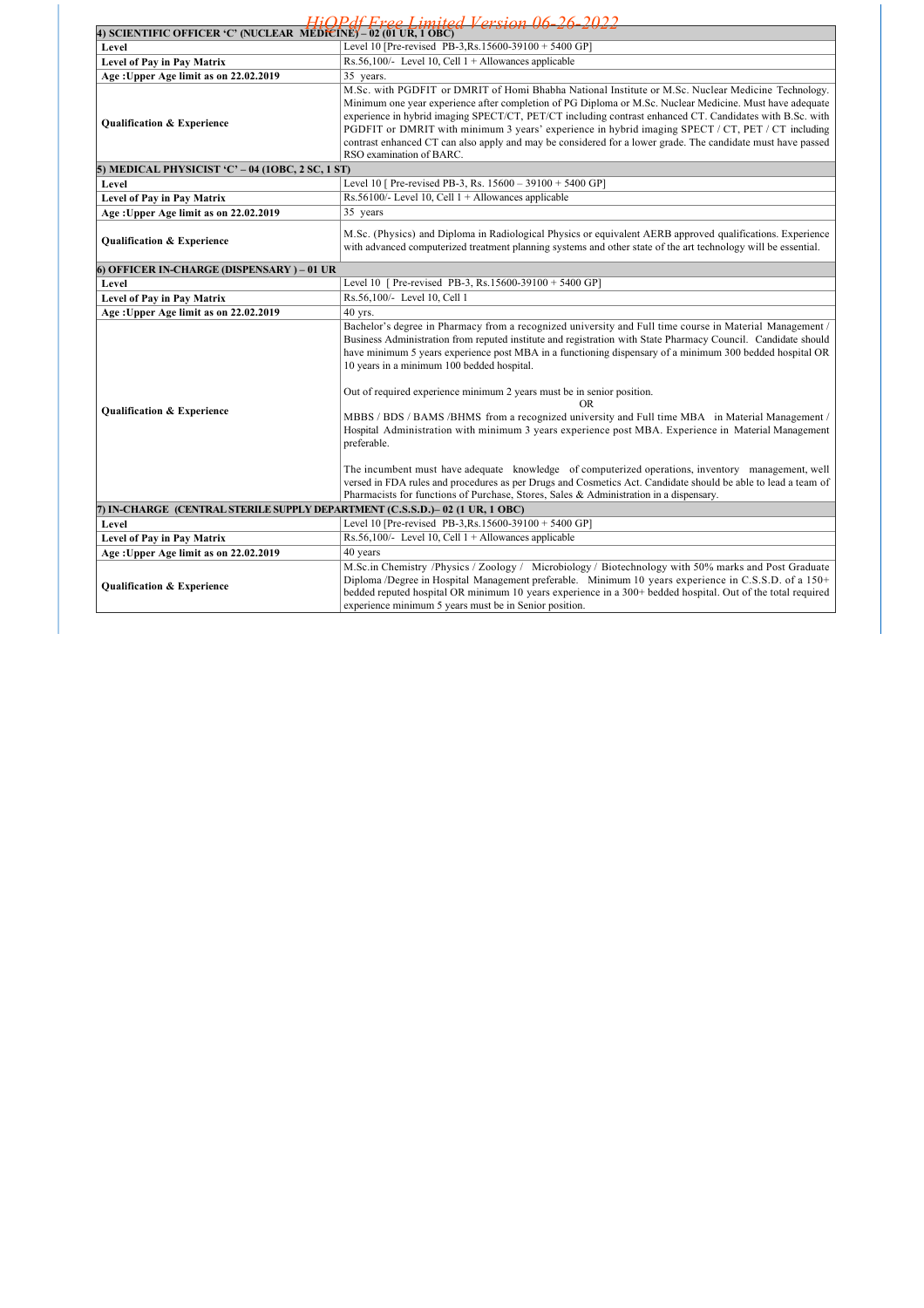| 8) SCIENTIFIC OFFICER 'C' (COMPUTER PROGRAMMER) – 01 OBC                            | <u> Hi∩Pdf Froo Limitod Vorsion 06-26-2022</u>                                                                                                                                                                                                                                                                                                                                                                                                                                                                                                                                                                                                                                                                                                                                                                                                                                                                  |
|-------------------------------------------------------------------------------------|-----------------------------------------------------------------------------------------------------------------------------------------------------------------------------------------------------------------------------------------------------------------------------------------------------------------------------------------------------------------------------------------------------------------------------------------------------------------------------------------------------------------------------------------------------------------------------------------------------------------------------------------------------------------------------------------------------------------------------------------------------------------------------------------------------------------------------------------------------------------------------------------------------------------|
| Level                                                                               | Level 10 [ Pre-revised PB-3, Rs. $15600 - 39100 + 5400$ GP]                                                                                                                                                                                                                                                                                                                                                                                                                                                                                                                                                                                                                                                                                                                                                                                                                                                     |
| Level of Pay in Pay Matrix                                                          | Rs.56100/- Level 10, Cell $1 +$ Allowances applicable                                                                                                                                                                                                                                                                                                                                                                                                                                                                                                                                                                                                                                                                                                                                                                                                                                                           |
| Age: Upper Age limit as on 22.02.2019                                               | 35 years                                                                                                                                                                                                                                                                                                                                                                                                                                                                                                                                                                                                                                                                                                                                                                                                                                                                                                        |
| Qualification & Experience                                                          | B.E./B.Tech (Computer Science / Information Technology) or Equivalent or MCA degree with minimum<br>aggregate 55% marks from Govt. recognized university. Candidate should have minimum 3 years of hands on<br>programming experience in client server environment using visual basic .NET technology as a front-end tool $\&$<br>DB2 RDBMS on IBM i - series AS400 server or MS- SQL RDBMS on windows server as back end. Candidate<br>must also have good practical knowledge of SQL, Crystal report. Working knowledge of Web Technology /<br>Web Development tools, skills on ASP / VB Script is desirable. Preference would be given to candidates having<br>prior relevant experience of design / development / maintenance of Hospital Information System and should be<br>able to support upcoming Hospital facilities in Varanasi in close coordination with TMC Information Technology<br>Department. |
| 9) SCIENTIFIC OFFICER 'C' (IT – COORDINATOR) – 01 OBC                               |                                                                                                                                                                                                                                                                                                                                                                                                                                                                                                                                                                                                                                                                                                                                                                                                                                                                                                                 |
| Level                                                                               | Level 10 [ Pre-revised PB-3, Rs. $15600 - 39100 + 5400$ GP]                                                                                                                                                                                                                                                                                                                                                                                                                                                                                                                                                                                                                                                                                                                                                                                                                                                     |
| Level of Pay in Pay Matrix                                                          | Rs. 56100/- Level 10, Cell $1 +$ Allowances applicable<br>35 years                                                                                                                                                                                                                                                                                                                                                                                                                                                                                                                                                                                                                                                                                                                                                                                                                                              |
| Age: Upper Age limit as on 22.02.2019                                               | B.E. / B. Tech in Computer Science / Information Technology or equivalent with minimum aggregate 55%                                                                                                                                                                                                                                                                                                                                                                                                                                                                                                                                                                                                                                                                                                                                                                                                            |
| Qualification & Experience                                                          | marks from Govt. recognized university. Should have minimum 3 years of hands on work experience in<br>configuration / trouble shooting / maintaining, managing PC's servers, various network equipments like L2 and<br>L3 switches, routers, desktop (windows) OS, Windows, maintaining lease line connectivity etc. Candidate must<br>have practical working knowledge of IBM I series (AS/400, DB2) system operation, administration, backup<br>procedures, etc. Candidates having prior relevant experience of working in Healthcare Industry for<br>implementation of various software modules will be preferred and should be able to manage IT infrastructure<br>for various upcoming Hospital facilities in Varanasi in close coordination with TMC Information Technology<br>Department.                                                                                                                |
| 10) ENGINEER SB (MECHANICAL) - 01 UR                                                |                                                                                                                                                                                                                                                                                                                                                                                                                                                                                                                                                                                                                                                                                                                                                                                                                                                                                                                 |
| Level                                                                               | Level 8 [Pre-revised PB-2, Rs.9300-34800 + 4800 GP]                                                                                                                                                                                                                                                                                                                                                                                                                                                                                                                                                                                                                                                                                                                                                                                                                                                             |
| Level of Pay in Pay Matrix                                                          | Rs.47600/- Level 8, Cell $1 +$ Allowances applicable                                                                                                                                                                                                                                                                                                                                                                                                                                                                                                                                                                                                                                                                                                                                                                                                                                                            |
| Age: Upper Age limit as on 22.02.2019<br>Qualification & Experience                 | 35 years.<br>Full time B.E. / B.Tech in Mechanical Engineering with first class from AICTE approved college / university<br>with minimum 3 years' post qualification experience or full time Diploma with first class in Mechanical<br>engineering approved from State Board of Technical Examination with 8 years' post qualification experience<br>with established firm in maintenance of HVAC, Fire Fighting, Medical Gas Pipeline System, Boiler, Pumps,<br>Compressor, Industrial maintenance work, etc.                                                                                                                                                                                                                                                                                                                                                                                                  |
| 11) SCIENTIFIC OFFICER 'SB' (BIOMEDICAL) - 01 OBC                                   |                                                                                                                                                                                                                                                                                                                                                                                                                                                                                                                                                                                                                                                                                                                                                                                                                                                                                                                 |
| Level                                                                               | Level 8 [Pre-revised PB-2, Rs.9300-34800 + 4800 GP]                                                                                                                                                                                                                                                                                                                                                                                                                                                                                                                                                                                                                                                                                                                                                                                                                                                             |
| Level of Pay in Pay Matrix<br>Age: Upper Age limit as on 22.02.2019                 | Rs.47600/- Level 8, Cell $1 +$ Allowances applicable<br>35 years.                                                                                                                                                                                                                                                                                                                                                                                                                                                                                                                                                                                                                                                                                                                                                                                                                                               |
|                                                                                     | B.E. / B.Tech (Biomedical) with 7 years of experience in total of which 3 years in hospital setup. A candidate                                                                                                                                                                                                                                                                                                                                                                                                                                                                                                                                                                                                                                                                                                                                                                                                  |
| <b>Qualification &amp; Experience</b>                                               | will have to supervise, co-ordinate & manage biomedical maintenance activities.                                                                                                                                                                                                                                                                                                                                                                                                                                                                                                                                                                                                                                                                                                                                                                                                                                 |
| 12) SCIENTIFIC ASSISTANT `C' (NUCLEAR MEDICINE) –04 (3 UR, 1 SC)<br>Level           | Level 7 [Pre-revised PB-2, 9300-34800+4600 GP]                                                                                                                                                                                                                                                                                                                                                                                                                                                                                                                                                                                                                                                                                                                                                                                                                                                                  |
| Level of Pay in Pay Matrix                                                          | Rs.44900/- Level 7, Cell $1 +$ Allowances applicable                                                                                                                                                                                                                                                                                                                                                                                                                                                                                                                                                                                                                                                                                                                                                                                                                                                            |
| Age: Upper Age limit as on 22.02.2019                                               | 35 years                                                                                                                                                                                                                                                                                                                                                                                                                                                                                                                                                                                                                                                                                                                                                                                                                                                                                                        |
| Qualification & Experience                                                          | B.Sc. with DFIT/DMRIT from HBNI university with 50% marks. Candidates who have passed RSO in Nuclear<br>Medicine II exam conducted by RPAD/ AERB is desirable. Candidate should have 01 year experience after<br>DFIT/DMRIT.                                                                                                                                                                                                                                                                                                                                                                                                                                                                                                                                                                                                                                                                                    |
| 13) SCIENTIFIC ASSISTANT 'B' (TRANSFUSION MEDICINE) – 17 (10 UR, 3 OBC, 3 SC, 1 ST) |                                                                                                                                                                                                                                                                                                                                                                                                                                                                                                                                                                                                                                                                                                                                                                                                                                                                                                                 |
| Level                                                                               | Level 6 [Pre-revised PB-2, 9300-34800+4200 GP]                                                                                                                                                                                                                                                                                                                                                                                                                                                                                                                                                                                                                                                                                                                                                                                                                                                                  |
| Level of Pay in Pay Matrix<br>Age: Upper Age limit as on 22.02.2019                 | Rs.35400/- Level 6, Cell $1 +$ Allowances applicable<br>30 years                                                                                                                                                                                                                                                                                                                                                                                                                                                                                                                                                                                                                                                                                                                                                                                                                                                |
| <b>Qualification &amp; Experience</b>                                               | B.Sc. (Biochemistry / Chemistry / Botany / Zoology / Microbiology) with minimum 50% marks and degree or<br>Diploma in Medical Laboratory Technology (M.L.T.) from a University recognized by Central/State Government<br>and one year experience in a FDA licensed Blood Bank OR B.SC (MLT) with 50% marks and two years<br>experience in a FDA licensed Blood Bank.                                                                                                                                                                                                                                                                                                                                                                                                                                                                                                                                            |
|                                                                                     | 14) SCIENTIFIC ASSISTANT 'B' (MICROBIOLOGY) – 02 UR (1UR, 1 OBC) (1 RE-ADVT + 1 ADDITIONAL) <b>_*SEE CORRIGENDUM BELOW</b>                                                                                                                                                                                                                                                                                                                                                                                                                                                                                                                                                                                                                                                                                                                                                                                      |
| Level<br>Level of Pay in Pay Matrix                                                 | Level 6 [Pre-revised PB-2, 9300-34800+ 4200 GP]<br>Rs.35400/- Level 6, Cell $1 +$ Allowances applicable                                                                                                                                                                                                                                                                                                                                                                                                                                                                                                                                                                                                                                                                                                                                                                                                         |
| Age: Upper Age limit as on 22.02.2019                                               | 30 years                                                                                                                                                                                                                                                                                                                                                                                                                                                                                                                                                                                                                                                                                                                                                                                                                                                                                                        |
| Qualification & Experience                                                          | B.Sc.(Microbiology) with minimum 50% marks and Diploma in Medical Laboratory Technology (D.M.L.T.)<br>from a University recognized by Central/State Government and one year experience in a institutional clinical<br>Microbiology Department OR B.SC (MLT) with 50% marks and two years experience in a institutional clinical<br>Microbiology Department.                                                                                                                                                                                                                                                                                                                                                                                                                                                                                                                                                     |
| 15) SCIENTIFIC ASSISTANT 'B' (BIOCHEMISTRY) – 04 (2 UR, 1 OBC, 1 SC)                |                                                                                                                                                                                                                                                                                                                                                                                                                                                                                                                                                                                                                                                                                                                                                                                                                                                                                                                 |
| Level                                                                               | Level 6 [Pre-revised PB-2, 9300-34800+4200 GP]                                                                                                                                                                                                                                                                                                                                                                                                                                                                                                                                                                                                                                                                                                                                                                                                                                                                  |
| Level of Pay in Pay Matrix<br>Age: Upper Age limit as on 22.02.2019                 | Rs.35400/- Level 6, Cell $1 +$ Allowances applicable<br>30 years                                                                                                                                                                                                                                                                                                                                                                                                                                                                                                                                                                                                                                                                                                                                                                                                                                                |
| Qualification & Experience                                                          | B. Sc in Medical Laboratory Technology with 50% marks with 2 years experience or B. Sc in (Biochemistry /<br>Chemistry / Botany / Zoology / Life Science) with 50% marks and D.M.L.T. (Diploma in Medical Laboratory<br>Technology) from Government recognized institute with 01 year experience in a Medical Laboratory. Candidate<br>familiar with Biochemistry Auto Analyzers, Serum Protein Electrophoresis & Immunofixation techniques will be<br>given preference.                                                                                                                                                                                                                                                                                                                                                                                                                                        |
| 16) SCIENTIFIC ASSISTANT 'B' (HAEMATOPATHOLOGY) – 04 (2 UR, 1 OBC, 1 SC)            |                                                                                                                                                                                                                                                                                                                                                                                                                                                                                                                                                                                                                                                                                                                                                                                                                                                                                                                 |
| Level<br>Level of Pay in Pay Matrix                                                 | Level 6 [Pre-revised PB-2, 9300-34800+ 4200 GP]<br>$Rs.35400/-$ Level 6, Cell $1 +$ Allowances applicable                                                                                                                                                                                                                                                                                                                                                                                                                                                                                                                                                                                                                                                                                                                                                                                                       |
| Age: Upper Age limit as on 22.02.2019                                               | 30 years                                                                                                                                                                                                                                                                                                                                                                                                                                                                                                                                                                                                                                                                                                                                                                                                                                                                                                        |
| Qualification & Experience                                                          | B.Sc. in Biological Sciences including Biotechnology with 50% marks and Degree or Diploma in Medical<br>Laboratory Technology or equivalent from a Government recognized Institute with minimum one year working<br>experience in busy Haemato-pathology Laboratory. Preference will be given to those having additional<br>qualifications with M.Sc. and experience in flow Cytometry OR B.SC (MLT) with 50% marks and two years<br>experience in busy Haemato-pathology Laboratory.                                                                                                                                                                                                                                                                                                                                                                                                                           |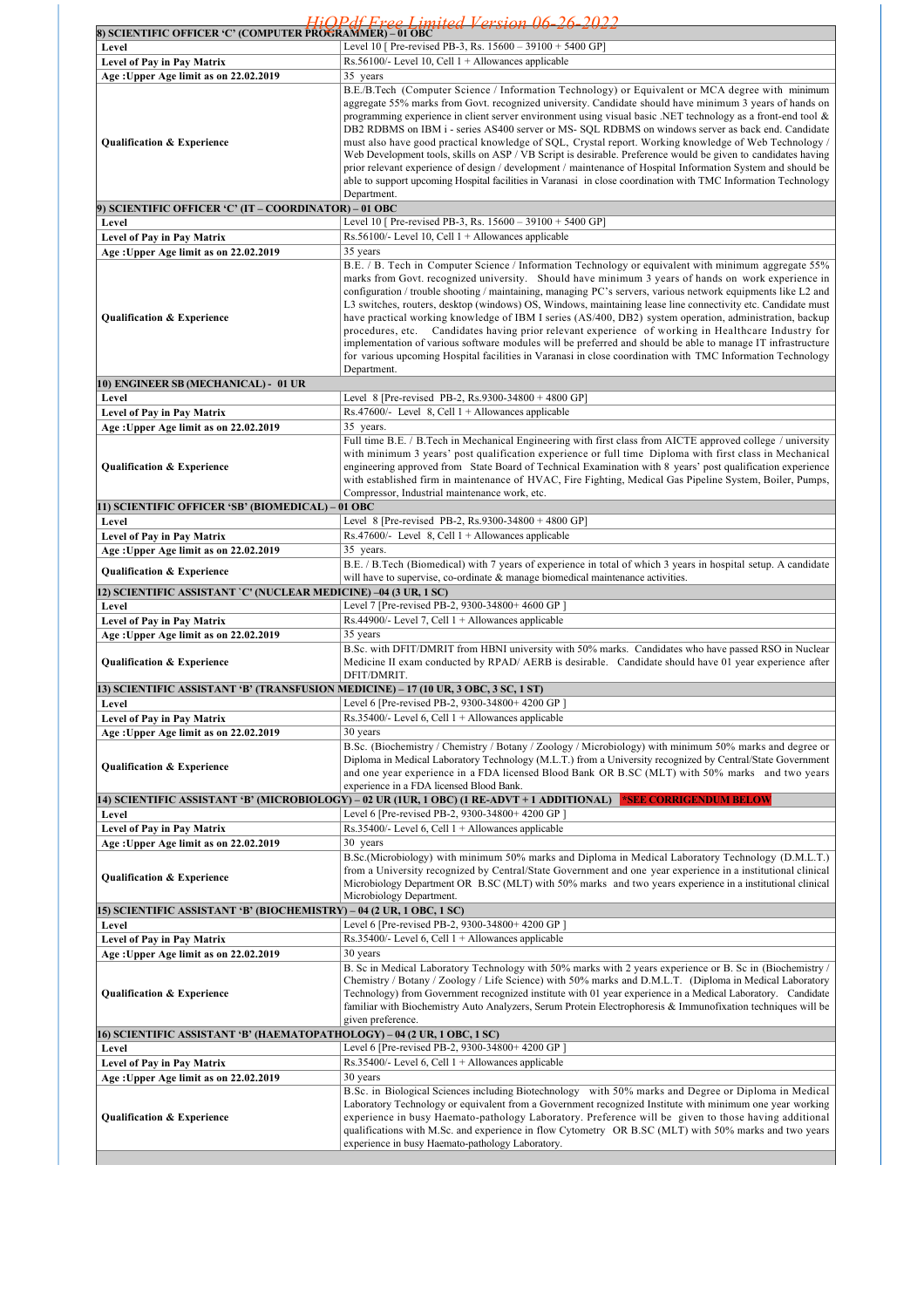| 17) SCIENTIFIC ASSISTANT 'B' (WASTE MANAGEMENT) - 01 UR              |                                                                                                                                                                                                                                                                                                                                                                |  |
|----------------------------------------------------------------------|----------------------------------------------------------------------------------------------------------------------------------------------------------------------------------------------------------------------------------------------------------------------------------------------------------------------------------------------------------------|--|
| Level                                                                | <u> Plakuk precedidennitezk skoczascio razbłosn<math>26</math>–2022</u>                                                                                                                                                                                                                                                                                        |  |
| Level of Pay in Pay Matrix                                           | Rs.35400/- Level 6, Cell $1 +$ Allowances applicable                                                                                                                                                                                                                                                                                                           |  |
| Age: Upper Age limit as on 22.02.2019                                | 30 years                                                                                                                                                                                                                                                                                                                                                       |  |
| <b>Qualification &amp; Experience</b>                                | B. Sc (Microbiology) with DMLT. Preference will be given to at least one year experience in a laboratory /<br>hospital laboratory or Biomedical Waste management division of a hospital OR B.SC (MLT) with 50% marks<br>and two years experience in a laboratory / hospital laboratory or Biomedical Waste management division of a<br>hospital.               |  |
| 18) SCIENTIFIC ASSISTANT 'B' (RADIODIAGNOSIS) – 04 (2 UR, 1 SC, 1ST) |                                                                                                                                                                                                                                                                                                                                                                |  |
| Level                                                                | Level 6 [Pre-revised PB-2, 9300-34800+4200 GP]                                                                                                                                                                                                                                                                                                                 |  |
| <b>Level of Pay in Pay Matrix</b>                                    | Rs.35400/- Level 6, Cell $1 +$ Allowances applicable                                                                                                                                                                                                                                                                                                           |  |
| Age: Upper Age limit as on 22.02.2019                                | 30 years                                                                                                                                                                                                                                                                                                                                                       |  |
| <b>Qualification &amp; Experience</b>                                | B.Sc. / B. Pharm. with minimum 50% marks and 2 years Diploma in Medical Imaging Technology OR B.Sc.<br>(Physics) with minimum 50% marks and 2 years Diploma in Medical Radiography OR H.S.C. and 3 years<br>degree course B.Sc. in Medical Radiography. Should have atleast 01 year experience as Medical Radiographer in<br>a large Hospital with CT and MRI. |  |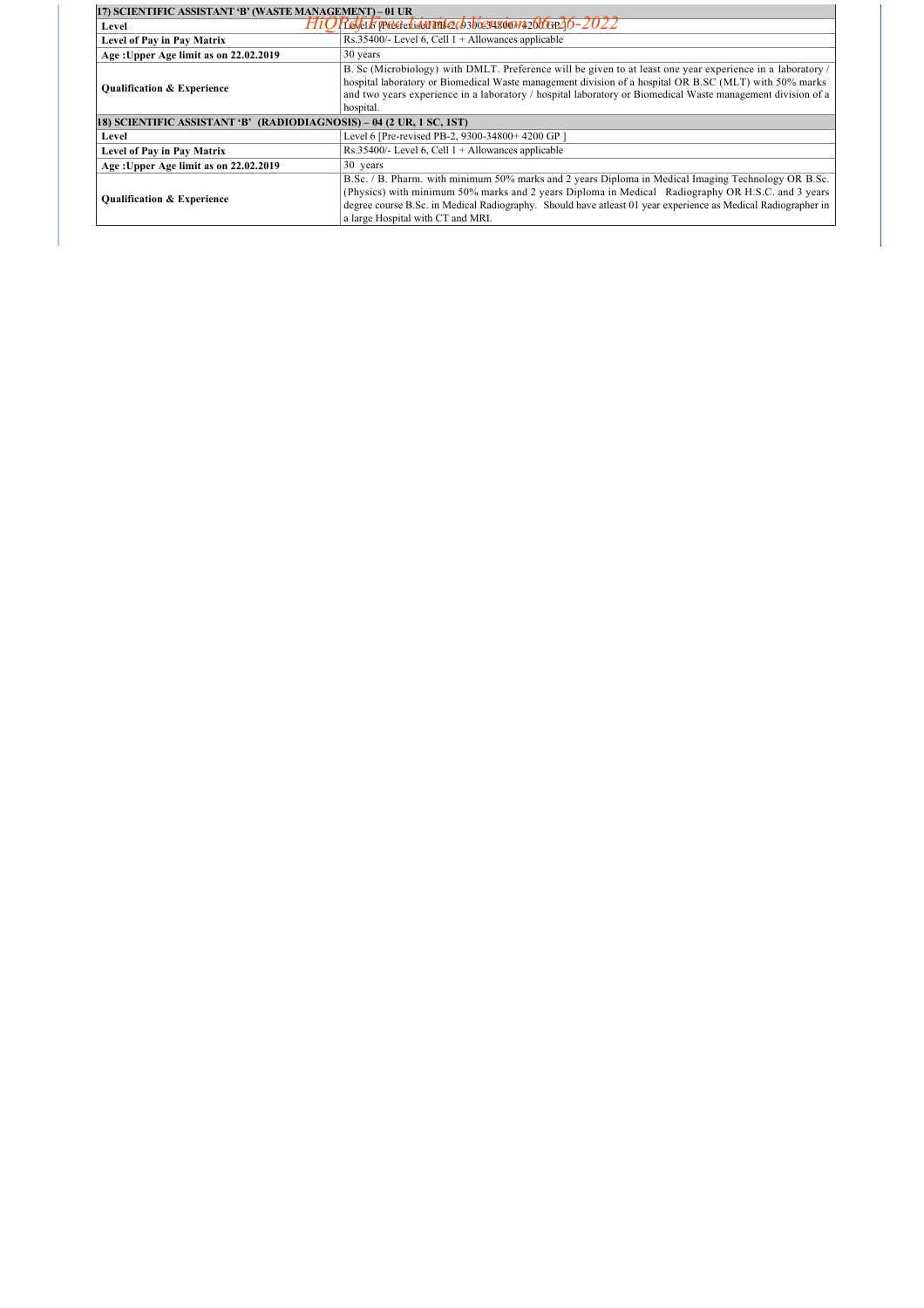|                                                                             | HiOPdf Free Limited Version 06-26-2022                                                                                                                                                                                                                                                                                                                                                                                                                                 |  |  |
|-----------------------------------------------------------------------------|------------------------------------------------------------------------------------------------------------------------------------------------------------------------------------------------------------------------------------------------------------------------------------------------------------------------------------------------------------------------------------------------------------------------------------------------------------------------|--|--|
| 19) SCIENTIFIC ASSISTANT 'B' (RADIO THERAPY) - 13 (6 UR, 3 OBC, 3 SC, 1 ST) |                                                                                                                                                                                                                                                                                                                                                                                                                                                                        |  |  |
| Level                                                                       | Level 6 [Pre-revised PB-2, 9300-34800+ 4200 GP]                                                                                                                                                                                                                                                                                                                                                                                                                        |  |  |
| Level of Pay in Pay Matrix                                                  | Rs.35400/- Level 6, Cell $1 +$ Allowances applicable                                                                                                                                                                                                                                                                                                                                                                                                                   |  |  |
| Age: Upper Age limit as on 22.02.2019                                       | 30 years                                                                                                                                                                                                                                                                                                                                                                                                                                                               |  |  |
| <b>Qualification &amp; Experience</b>                                       | B.Sc. (Physics) with minimum 50% marks and Post Graduate Diploma in Radiotherapy Technology from<br>recognized institute / university approved by AERB with minimum 1 year experience in modern Radiotherapy<br>Technology OR<br>B.Sc (Radiotherapy Technology) – 3 years course from a recognized institute /university approved by AERB<br>with 3 years experience in modern Radiotherapy Technology.                                                                |  |  |
| 20) SCIENTIFIC ASSISTANT 'B' (DOSIMETRY ) –                                 | 01 UR, 1 OBC                                                                                                                                                                                                                                                                                                                                                                                                                                                           |  |  |
| Level                                                                       | Level 6 [Pre-revised PB-2, 9300-34800+ 4200 GP]                                                                                                                                                                                                                                                                                                                                                                                                                        |  |  |
| <b>Level of Pay in Pay Matrix</b>                                           | Rs.35400/- Level 6, Cell $1 +$ Allowances applicable                                                                                                                                                                                                                                                                                                                                                                                                                   |  |  |
| Age: Upper Age limit as on 22.02.2019                                       | 30 years                                                                                                                                                                                                                                                                                                                                                                                                                                                               |  |  |
| Qualification & Experience                                                  | B.Sc. (Physics) with minimum 50% marks and Post Graduate Diploma in Radiotherapy Technology from<br>recognized institute / university approved by AERB with minimum 1 year experience in modern Radiotherapy<br>Technology OR<br>B.Sc (Radiotherapy Technology) – 3 years course from a recognized institute /university approved by AERB<br>with 3 years experience in modern Radiotherapy Technology.                                                                |  |  |
| 21) SCIENTIFIC ASSISTANT 'B' (PHYSIOTHERAPY) – 01 UR                        |                                                                                                                                                                                                                                                                                                                                                                                                                                                                        |  |  |
| Level                                                                       | Level 6 [Pre-revised PB-2, 9300-34800+4200 GP]                                                                                                                                                                                                                                                                                                                                                                                                                         |  |  |
| Level of Pay in Pay Matrix                                                  | Rs.35400/- Level 6, Cell $1 +$ Allowances applicable                                                                                                                                                                                                                                                                                                                                                                                                                   |  |  |
| Age: Upper Age limit as on 22.02.2019                                       | 30 years                                                                                                                                                                                                                                                                                                                                                                                                                                                               |  |  |
| Qualification & Experience                                                  | B.Sc. (Physio-therapy) with 50% marks from a recognised university with minimum one year experience.<br>Preference will be given to those who have experience in treating oncology patients.                                                                                                                                                                                                                                                                           |  |  |
| 22) SCIENTIFIC ASSISTANT 'B' (OCCUPATIONAL THERAPY) – 01 UR                 |                                                                                                                                                                                                                                                                                                                                                                                                                                                                        |  |  |
| Level                                                                       | Level 6 [Pre-revised PB-2, 9300-34800+4200 GP]                                                                                                                                                                                                                                                                                                                                                                                                                         |  |  |
| Level of Pay in Pay Matrix                                                  | Rs.35400/- Level 6, Cell $1 +$ Allowances applicable                                                                                                                                                                                                                                                                                                                                                                                                                   |  |  |
| Age: Upper Age limit as on 22.02.2019                                       | 30 years                                                                                                                                                                                                                                                                                                                                                                                                                                                               |  |  |
| Qualification & Experience                                                  | Bachelor or Post graduate degree in Occupational Therapy with minimum 2 years post qualification experience<br>is preferable.                                                                                                                                                                                                                                                                                                                                          |  |  |
| 23) JUNIOR ENGINEER (CIVIL) – 01 UR                                         |                                                                                                                                                                                                                                                                                                                                                                                                                                                                        |  |  |
| Level                                                                       | Level 7 [Pre-revised PB-2, Rs. 9300-34800 + 4600 GP]                                                                                                                                                                                                                                                                                                                                                                                                                   |  |  |
| <b>Level of Pay in Pay Matrix</b>                                           | Rs.44,900/- Level 7, Cell 1                                                                                                                                                                                                                                                                                                                                                                                                                                            |  |  |
| Age: Upper Age limit as on 22.02.2019                                       | 30 yrs.                                                                                                                                                                                                                                                                                                                                                                                                                                                                |  |  |
| Qualification & Experience                                                  | First Class Diploma in Civil Engineering (Full Time course, 03 years after SSC OR 02 years after HSC) from<br>Institutes approved by State Board of Technical Examination and should have 05 years post qualification<br>experience with an established firm in supervision, quality control, billing of construction of multi storey<br>buildings.                                                                                                                    |  |  |
| 24) JUNIOR ENGINEER (ELECTRICAL) – 01 UR                                    |                                                                                                                                                                                                                                                                                                                                                                                                                                                                        |  |  |
| Level                                                                       | Level 7 [Pre-revised PB-2, Rs. 9300-34800 + 4600 GP]                                                                                                                                                                                                                                                                                                                                                                                                                   |  |  |
| Level of Pay in Pay Matrix                                                  | Rs.44,900/- Level 7, Cell 1                                                                                                                                                                                                                                                                                                                                                                                                                                            |  |  |
| Age :Upper Age limit as on 22.02.2019                                       | 30 yrs.                                                                                                                                                                                                                                                                                                                                                                                                                                                                |  |  |
| Qualification & Experience                                                  | First Class Diploma in Electrical Engineering (Full Time Course, 3 Years after SSC OR 2 Years after HSC) from<br>State Board of Technical Examination and should have 5 years post qualification experience with an established<br>firm in Maintenance of Electrical installations such as - HT/LT Sub-station and switchgear, ACB, MCCB,<br>Starter, Cubical Panels, DG Set, APFC, PS System, Building wiring/cabling and Fire alarm & Public Address<br>System, etc. |  |  |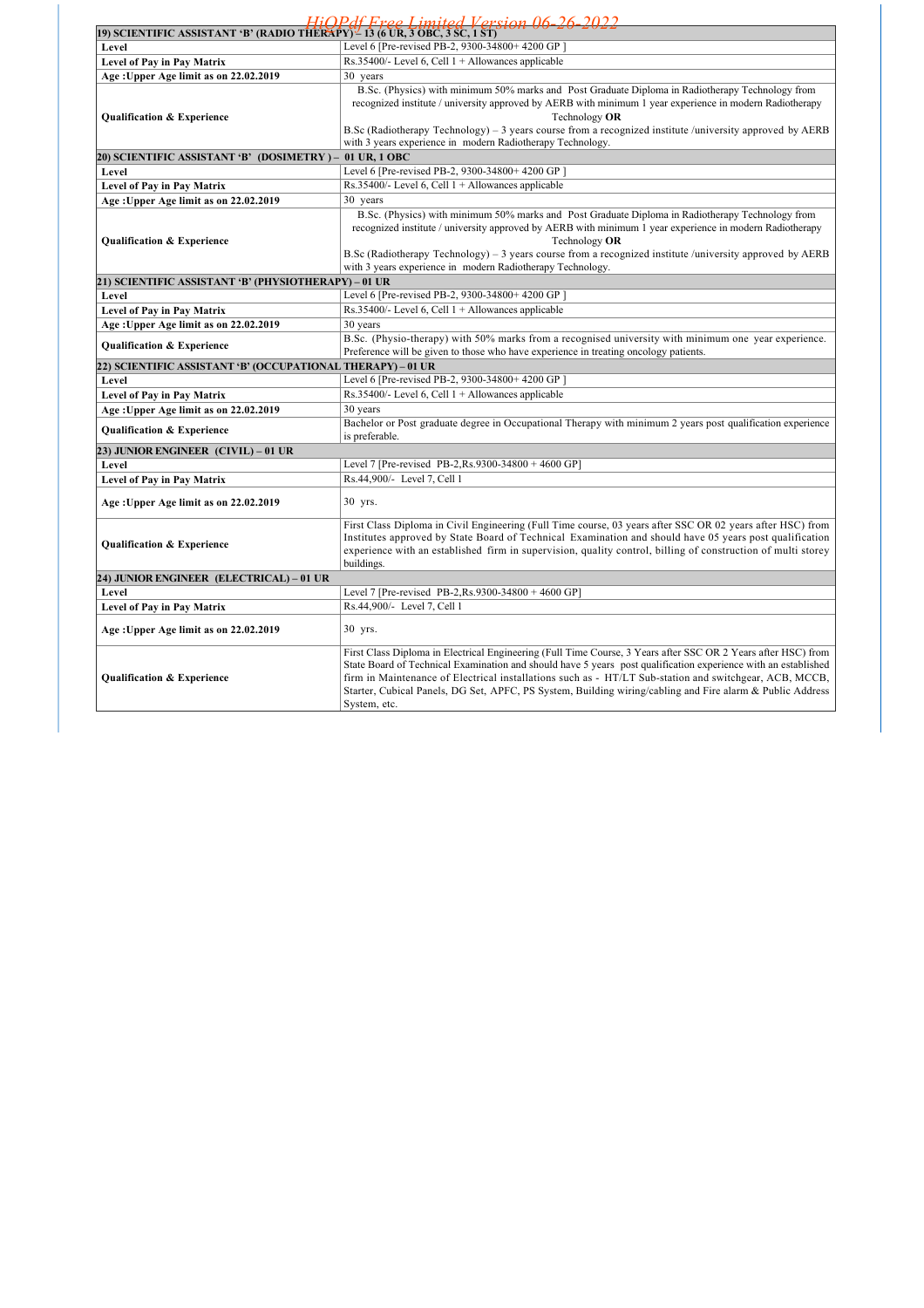| HiOPdf Free Limited Version 06-26-2022            |                                                                                                                                                                                                                                                                                                                                                                                                         |  |  |
|---------------------------------------------------|---------------------------------------------------------------------------------------------------------------------------------------------------------------------------------------------------------------------------------------------------------------------------------------------------------------------------------------------------------------------------------------------------------|--|--|
| 25) JUNIOR ENGINEER (MECHANICAL) – $01$ UR        |                                                                                                                                                                                                                                                                                                                                                                                                         |  |  |
| Level                                             | Level 7 [Pre-revised PB-2, Rs. 9300-34800 + 4600 GP]                                                                                                                                                                                                                                                                                                                                                    |  |  |
| Level of Pay in Pay Matrix                        | Rs.44,900/- Level 7, Cell 1                                                                                                                                                                                                                                                                                                                                                                             |  |  |
| Age: Upper Age limit as on 22.02.2019             | 30 yrs.                                                                                                                                                                                                                                                                                                                                                                                                 |  |  |
| Qualification & Experience                        | First Class Diploma in Mechanical (Full Time course, 03 years after SSC OR 02 years after HSC) from a State<br>Board of Technical Examination and should have 05 years post qualification experience with an established firm<br>in the field of HVAC in Central A/C Plants of large organizations.                                                                                                     |  |  |
| 26) FOREMAN (CIVIL) - 01 ST                       |                                                                                                                                                                                                                                                                                                                                                                                                         |  |  |
| Level                                             | Level 6 [ Pre-revised PB-2, Rs.9300-34800 + 4200 GP]                                                                                                                                                                                                                                                                                                                                                    |  |  |
| Level of Pay in Pay Matrix                        | Rs.35400/- Level 6, Cell $1 +$ Allowances applicable                                                                                                                                                                                                                                                                                                                                                    |  |  |
| Age: Upper Age limit as on 22.02.2019             | 35 years                                                                                                                                                                                                                                                                                                                                                                                                |  |  |
| <b>Qualification &amp; Experience</b>             | SSC plus ITI (Plumber) 02 years full time course Govt. recognized institute with 10 years experience in Civil<br>after ITI or the candidate must have 9 years experience in case of ITI plus NCTVT in civil works in industry /<br>commercial establishment / hospitals. Candidate should have minimum 3 years experience as supervisor /<br>foreman and should be able to handle manpower efficiently. |  |  |
| 27) FOREMAN (ELECTRICAL) – 01 UR                  |                                                                                                                                                                                                                                                                                                                                                                                                         |  |  |
| Level                                             | Level 6 [ Pre-revised PB-2, Rs.9300-34800 + 4200 GP]                                                                                                                                                                                                                                                                                                                                                    |  |  |
| Level of Pay in Pay Matrix                        | Rs.35400/- Level 6, Cell $1 +$ Allowances applicable                                                                                                                                                                                                                                                                                                                                                    |  |  |
| Age: Upper Age limit as on 22.02.2019             | 35 years                                                                                                                                                                                                                                                                                                                                                                                                |  |  |
| Qualification & Experience                        | SSC plus ITI (Electrical) 02 years full time course Govt. recognized institute with 10 years experience after ITI<br>or 9 years after ITI plus NCTVT in electrical maintenance works in industry / commercial establishment /<br>hospitals. Candidate should have minimum 3 years experience as supervisor / foreman and should be able to<br>handle manpower efficiently.                              |  |  |
| 28) FOREMAN (MECHANICAL) - 01 UR                  |                                                                                                                                                                                                                                                                                                                                                                                                         |  |  |
| Level                                             | Level 6 [ Pre-revised PB-2, Rs.9300-34800 + 4200 GP]                                                                                                                                                                                                                                                                                                                                                    |  |  |
| <b>Level of Pay in Pay Matrix</b>                 | Rs.35400/- Level 6, Cell 1 + Allowances applicable                                                                                                                                                                                                                                                                                                                                                      |  |  |
| Age: Upper Age limit as on 22.02.2019             | 35 years                                                                                                                                                                                                                                                                                                                                                                                                |  |  |
| Qualification & Experience                        | SSC plus ITI (AC & R) 02 years full time course Govt. recognized institute with 10 years experience after ITI<br>or 9 years after ITI plus NCTVT in Air-conditioning and mechanical maintenance works in industry<br>commercial establishment / hospitals. Candidate should have minimum 3 years experience as supervisor /<br>foreman and should be able to handle manpower efficiently.               |  |  |
| 29) SCIENTIFIC ASSISTANT 'B' (BIOMEDICAL) – 01 UR |                                                                                                                                                                                                                                                                                                                                                                                                         |  |  |
| Level                                             | Level 6 [ Pre-revised PB-2, Rs.9300-34800 + 4200 GP]                                                                                                                                                                                                                                                                                                                                                    |  |  |
| Level of Pay in Pay Matrix                        | Rs.35400/- Level 6, Cell $1 +$ Allowances applicable                                                                                                                                                                                                                                                                                                                                                    |  |  |
| Age: Upper Age limit as on 22.02.2019             | 30 years                                                                                                                                                                                                                                                                                                                                                                                                |  |  |
| Qualification & Experience                        | B.E. / B.Tech (Biomedical) with 3 years of experience in total of which one year in hospital setup. A candidate<br>desirous to work independently for in-house repairs/maintenance /calibration activity shall be preferred.                                                                                                                                                                            |  |  |
|                                                   | ********Please see corrigendum below<br>30) SCIENTIFIC ASSISTANT 'B' (CENTRAL STERILE SUPPLY DEPARTMENT (C.S.S.D.) - 03 (2UR, 1OBC)                                                                                                                                                                                                                                                                     |  |  |
| Level                                             | Level 6 [Pre-revised PB-2, 9300-34800+ 4200 GP]                                                                                                                                                                                                                                                                                                                                                         |  |  |
| Level of Pay in Pay Matrix                        | Rs.35400/- Level 6, Cell $1 +$ Allowances applicable                                                                                                                                                                                                                                                                                                                                                    |  |  |
| Age: Upper Age limit as on 22.02.2019             | 30 years                                                                                                                                                                                                                                                                                                                                                                                                |  |  |
| <b>Qualification &amp; Experience</b>             | B.Sc. with minimum 55% marks from a recognized University and minimum 2 years experience as C.S.S.D.<br>Technician in a Sterilization Dept. of a large Hospital/Institute. Candidates with higher qualification and<br>experience will be preferred. Knowledge of surgical instrumentation is desirable.                                                                                                |  |  |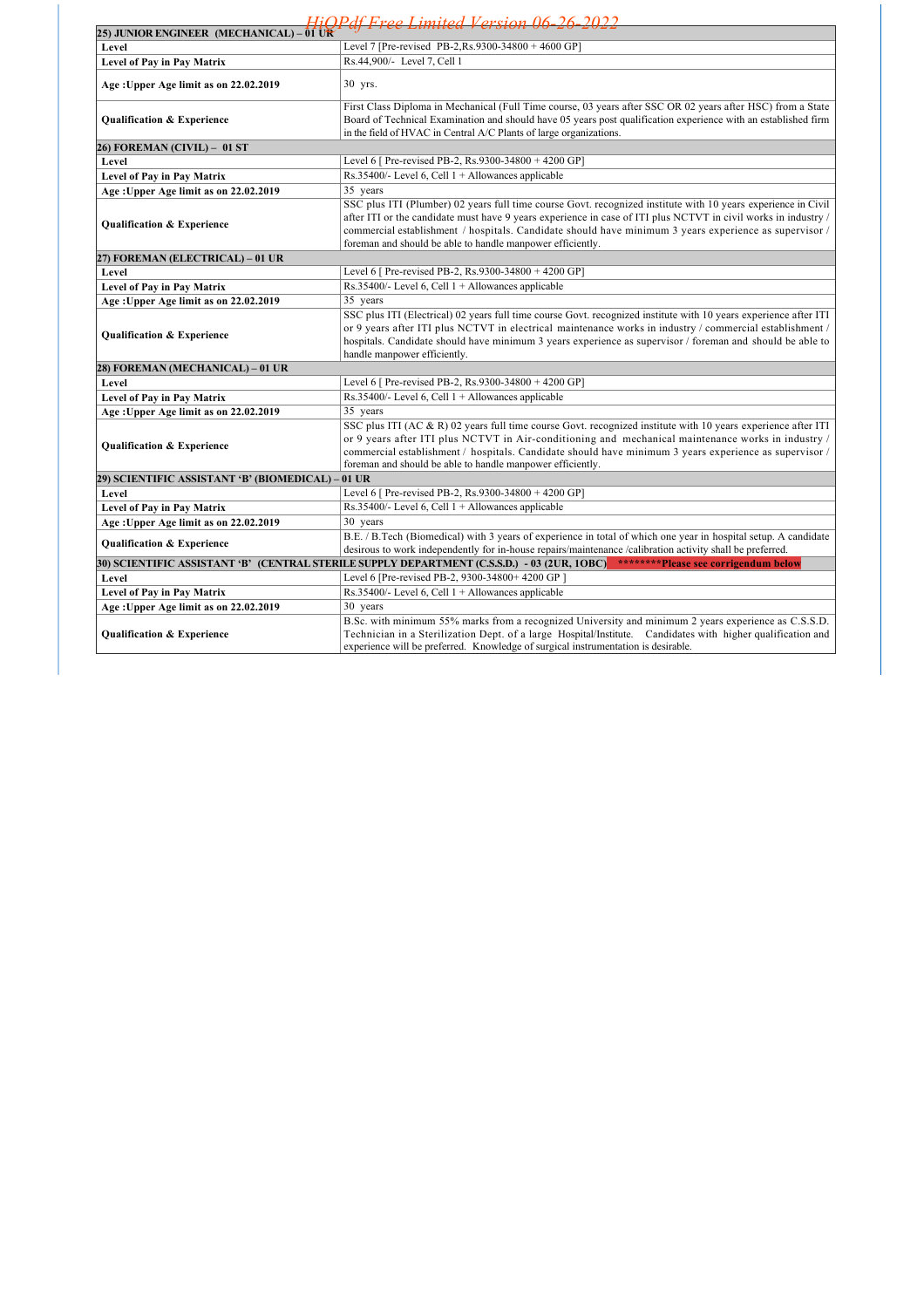|                                                              | HiOPdf Free Limited Version 06-26-2022                                                                                                                                                                                                                                                                                                                                                                                                                                                                                                                                             |
|--------------------------------------------------------------|------------------------------------------------------------------------------------------------------------------------------------------------------------------------------------------------------------------------------------------------------------------------------------------------------------------------------------------------------------------------------------------------------------------------------------------------------------------------------------------------------------------------------------------------------------------------------------|
| 31) HOUSEKEEPER - 01 OBC                                     |                                                                                                                                                                                                                                                                                                                                                                                                                                                                                                                                                                                    |
| Level                                                        | Level 6 [ Pre-revised PB-2, Rs.9300-34800 + 4200 GP]                                                                                                                                                                                                                                                                                                                                                                                                                                                                                                                               |
| <b>Level of Pay in Pay Matrix</b>                            | Rs.35400/- Level 6, Cell $1 +$ Allowances applicable                                                                                                                                                                                                                                                                                                                                                                                                                                                                                                                               |
| Age: Upper Age limit as on 22.02.2019                        | 30 years                                                                                                                                                                                                                                                                                                                                                                                                                                                                                                                                                                           |
| <b>Qualification &amp; Experience</b>                        | B.Sc in Hotel Management with minimum 50% marks with one year experience in the relevant field.                                                                                                                                                                                                                                                                                                                                                                                                                                                                                    |
| 32) ASSISTANT MEDICAL SOCIAL WORKER - 04 (1UR , 2 OBC, 1 SC) |                                                                                                                                                                                                                                                                                                                                                                                                                                                                                                                                                                                    |
| Level                                                        | Level 6 [ Pre-revised PB-2, Rs.9300-34800 + 4200 GP]                                                                                                                                                                                                                                                                                                                                                                                                                                                                                                                               |
| Level of Pay in Pay Matrix                                   | Rs.35400/- Level 6, Cell $1 +$ Allowances applicable                                                                                                                                                                                                                                                                                                                                                                                                                                                                                                                               |
| Age: Upper Age limit as on 22.02.2019                        | 30 years                                                                                                                                                                                                                                                                                                                                                                                                                                                                                                                                                                           |
| <b>Qualification &amp; Experience</b>                        | Post graduate degree in Social Science (MSW) from a recognized university with minimum one year experience<br>(after MSW) preferably in the field of Medical Social work.                                                                                                                                                                                                                                                                                                                                                                                                          |
| 33) SUB OFFICER 'A' -01 UR                                   |                                                                                                                                                                                                                                                                                                                                                                                                                                                                                                                                                                                    |
| Level                                                        | Level 6 [ Pre-revised PB-2, Rs.9300-34800 + 4200 GP]                                                                                                                                                                                                                                                                                                                                                                                                                                                                                                                               |
| Level of Pay in Pay Matrix                                   | $Rs.35400/-$ Level 6, Cell $1 +$ Allowances applicable                                                                                                                                                                                                                                                                                                                                                                                                                                                                                                                             |
| Age: Upper Age limit as on 22.02.2019                        | 30 years                                                                                                                                                                                                                                                                                                                                                                                                                                                                                                                                                                           |
| Qualification & Experience                                   | Should have completed Sub Officer Course conducted by National Fire Service College, Nagpur and minimum<br>experience of 3 years in Industrial Fire Services. Should possess valid driving license for LMV, CMV & two<br>wheelers. (No deformity, Height: Minimum 165cms, Weight: corresponding to height and age as per medical<br>standards. Chest: Minimum 81cms (normal) and minimum 86 cms (after expansion) Vision: The minimum<br>distance should be 6/6 and 6/9 both eyes without wearing glasses or any other aid. Night or color blindness shall<br>be disqualification) |
| 34) PHARMACIST 'B' – 03 (02 UR, 1 ST)                        |                                                                                                                                                                                                                                                                                                                                                                                                                                                                                                                                                                                    |
| Level                                                        | Level 5 [ Pre-revised PB-1, Rs.5200-20200 + 2800 GP]                                                                                                                                                                                                                                                                                                                                                                                                                                                                                                                               |
| Level of Pay in Pay Matrix                                   | Rs.29200/- Level 5, Cell $1 +$ Allowances applicable                                                                                                                                                                                                                                                                                                                                                                                                                                                                                                                               |
| Age: Upper Age limit as on 22.02.2019                        | 30 years                                                                                                                                                                                                                                                                                                                                                                                                                                                                                                                                                                           |
| Qualification & Experience                                   | B. Pharm with minimum 1-year experience OR D. Pharm with minimum 3 years working experience in<br>Dispensary / Pharmacy of the Hospital having minimum 200 beds. Registration with State Pharmacy Council<br>with duly allotted Registration Number is mandatory. Experience of working on computerized system desirable.<br>Candidate should be prepared to work in shift duties, including night shift.                                                                                                                                                                          |
|                                                              | 35) TECHNICIAN 'C' (CENTRAL STERILE SUPPLY DEPARTMENT (C.S.S.D.) – 05 (02 UR, 1 OBC, 1SC, 1 ST)                                                                                                                                                                                                                                                                                                                                                                                                                                                                                    |
| Level                                                        | Level 4 [ Pre-revised PB-1, Rs.5200-20200 + 2400 GP]                                                                                                                                                                                                                                                                                                                                                                                                                                                                                                                               |
| Level of Pay in Pay Matrix                                   | $Rs.25500/-$ Level 4, Cell $1 +$ Allowances applicable                                                                                                                                                                                                                                                                                                                                                                                                                                                                                                                             |
| Age: Upper Age limit as on 22.02.2019                        | 30 years                                                                                                                                                                                                                                                                                                                                                                                                                                                                                                                                                                           |
| <b>Qualification &amp; Experience</b>                        | H.S.C. with minimum 50% marks in Science. Minimum 3 years experience as Technician in CSSD in a reputed<br>hospital.                                                                                                                                                                                                                                                                                                                                                                                                                                                               |
| 36) TECHNICIAN 'C' (ECG) – 01 UR                             |                                                                                                                                                                                                                                                                                                                                                                                                                                                                                                                                                                                    |
| Level                                                        | Level 4 [ Pre-revised PB-1, Rs.5200-20200 + 2400 GP]                                                                                                                                                                                                                                                                                                                                                                                                                                                                                                                               |
| Level of Pay in Pay Matrix                                   | Rs.25500/- Level 4, Cell $1 +$ Allowances applicable                                                                                                                                                                                                                                                                                                                                                                                                                                                                                                                               |
| Age: Upper Age limit as on 22.02.2019                        | 30 years                                                                                                                                                                                                                                                                                                                                                                                                                                                                                                                                                                           |
| <b>Qualification &amp; Experience</b>                        | B. Sc. with Certificate / Diploma in ECG and 2 years experience in ECG.                                                                                                                                                                                                                                                                                                                                                                                                                                                                                                            |
| 37) TECHNICIAN 'A' LINEN & LAUNDERY – 02 UR                  |                                                                                                                                                                                                                                                                                                                                                                                                                                                                                                                                                                                    |
| Level                                                        | Level 2 [ Pre-revised PB-1, 5200-20200 + 1900 GP]                                                                                                                                                                                                                                                                                                                                                                                                                                                                                                                                  |
| Level of Pay in Pay Matrix                                   | Rs.19,900/- Level 2, Cell $1 +$ Allowances applicable                                                                                                                                                                                                                                                                                                                                                                                                                                                                                                                              |
| Age: Upper Age limit as on 22.02.2019                        | 27 years.                                                                                                                                                                                                                                                                                                                                                                                                                                                                                                                                                                          |
| Qualification & Experience                                   | H.S.C. with minimum 2 years experience in the Laundry of reputed hospital, hotel or any commercial laundry.<br>Candidate should have knowledge of operation & maintenance of laundry equipments and laundry chemicals and<br>usages.                                                                                                                                                                                                                                                                                                                                               |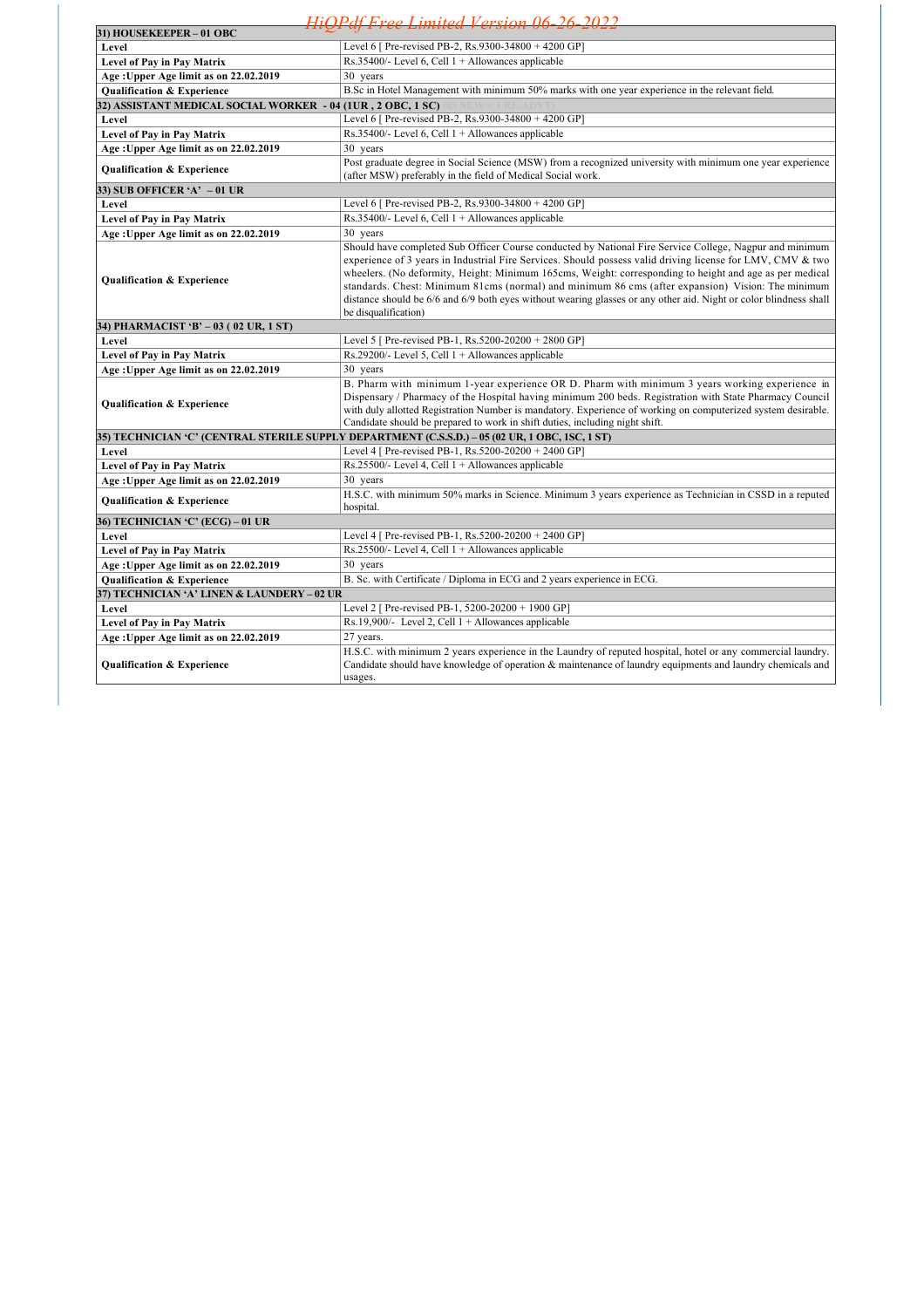| $H$ i $\bigcap$ $P$ df Ergo I imited Version $0$ 6-26-2022 |                                                                                                                                                                                                                                                                                                                                                                                                                                                                                                                                                                                                                                                                                                                                                                                                                                                                                                                                                                                                                   |  |
|------------------------------------------------------------|-------------------------------------------------------------------------------------------------------------------------------------------------------------------------------------------------------------------------------------------------------------------------------------------------------------------------------------------------------------------------------------------------------------------------------------------------------------------------------------------------------------------------------------------------------------------------------------------------------------------------------------------------------------------------------------------------------------------------------------------------------------------------------------------------------------------------------------------------------------------------------------------------------------------------------------------------------------------------------------------------------------------|--|
| 38) TECHNICIAN 'C' (NETWORKING) - 01 OBC                   |                                                                                                                                                                                                                                                                                                                                                                                                                                                                                                                                                                                                                                                                                                                                                                                                                                                                                                                                                                                                                   |  |
| Level                                                      | Level 4 [ Pre-revised PB-1, Rs.5200-20200 + 2400 GP]                                                                                                                                                                                                                                                                                                                                                                                                                                                                                                                                                                                                                                                                                                                                                                                                                                                                                                                                                              |  |
| Level of Pay in Pay Matrix                                 | $Rs.25500/-$ Level 4, Cell $1 +$ Allowances applicable                                                                                                                                                                                                                                                                                                                                                                                                                                                                                                                                                                                                                                                                                                                                                                                                                                                                                                                                                            |  |
| Age: Upper Age limit as on 22.02.2019                      | $30$ years                                                                                                                                                                                                                                                                                                                                                                                                                                                                                                                                                                                                                                                                                                                                                                                                                                                                                                                                                                                                        |  |
| <b>Qualification &amp; Experience</b>                      | Diploma in Electronics / Computer Engineering or Graduate in Computer Science OR any other graduate with<br>atleast 1 year certificate course in Computer Technology from a reputed institute and having professional CCNA<br>certification. Diploma or Graduation should be from a Government Recognized Board / University. Candidate<br>should have minimum 3 years of hands on work experience in configuration / trouble shooting / maintaining<br>large IT i-series (AS/400) System operations. Additionally Administration of window server (ADS, DNS, IIS<br>etc.), IBM Tivoli facility management server, antivirus server, email server is essential. Candidate should be<br>proficient in configuration and troubleshooting of various network equipments like L2 and L3 switches, routers,<br>Wi-Fi Networking components etc. Candidates should be conversant with network security and firewall.<br>Candidate having prior relevant experience of working in Healthcare industry will be preferred. |  |

**Last date for online application is 22.02.2019 upto 05.30 p.m. & receiving hard copy of online applications within 6 days from last date of Online application i.e. 28.02.2019.** 

**It is mandatory to submit online application. Candidates must submit documentary evidence in support of the details furnished in the Online Application Form regarding date of birth, qualifications, experience, caste, disability certificate etc., failing which such applications will be treated as incomplete and summarily rejected.** 

#### **GENERAL CONDITIONS :**

**1.** Age & experience will be reckoned as on the last date of online application.

**2.** Reservation of posts under various categories shall be applicable as per Govt. Rules.

## **3. Age Relaxation** :

(a) Upper age is relaxable for persons belonging to Reserved Categories such as SC/ST/OBC/PWD/Ex-servicemen & Other categories as per the instructions of Govt. of India as under:

| 05 Years | : SC /ST  |
|----------|-----------|
| 03 Years | : OBC     |
| 10 Years | : PWD [ac |

[additional 5 years in case of SC/ST & 3 years in case of OBC]

Ex-servicemen : length of service in Armed forces plus 3 years (additional relaxation in case of SC/ST/OBC as per the instructions of Govt. of India) (b) Age relaxation maximum by 5 years for Departmental candidates, candidates with additional qualification and higher experience and candidates working in TMC on

temporary basis / under project / on contract basis.

#### **4. Application Fee :**

- (i) Candidate shall pay the application fee of Rs.300/- online using Debit Card / Credit Card.
- (ii) SC /ST / Female Candidates / Persons with Disabilities / Ex-servicemen (1st time applying for civil post after serving any rank) are exempted from paying application fees.
- (iii) The application fee paid will not be refunded under any circumstances.
- **5. Candidates may be offered a higher or lower grade than what is advertised based on their working experience, research track record and overall assessment at the time of interview and recommendation of the Selection Committee.**

#### **6. Benefits** :

**(a) Allowances :** In addition to pay, other allowances including DA, HRA, TA etc. will be admissible as per the prevailing rules of TMC.

**(b)Training & Development :** All officers will be eligible for institutional financial support for active participation in National and International Medical Meetings, Workshops and Conferences after their probation is closed.

**(c) Medical Facility :** Will be admissible as per the prevailing rules of TMC.

**(d) Accommodation :** Residential accommodation will be provided subject to availability.

**(e) Retirement Benefits :** All are eligible for retirement benefits and pension under the New Pension Scheme.